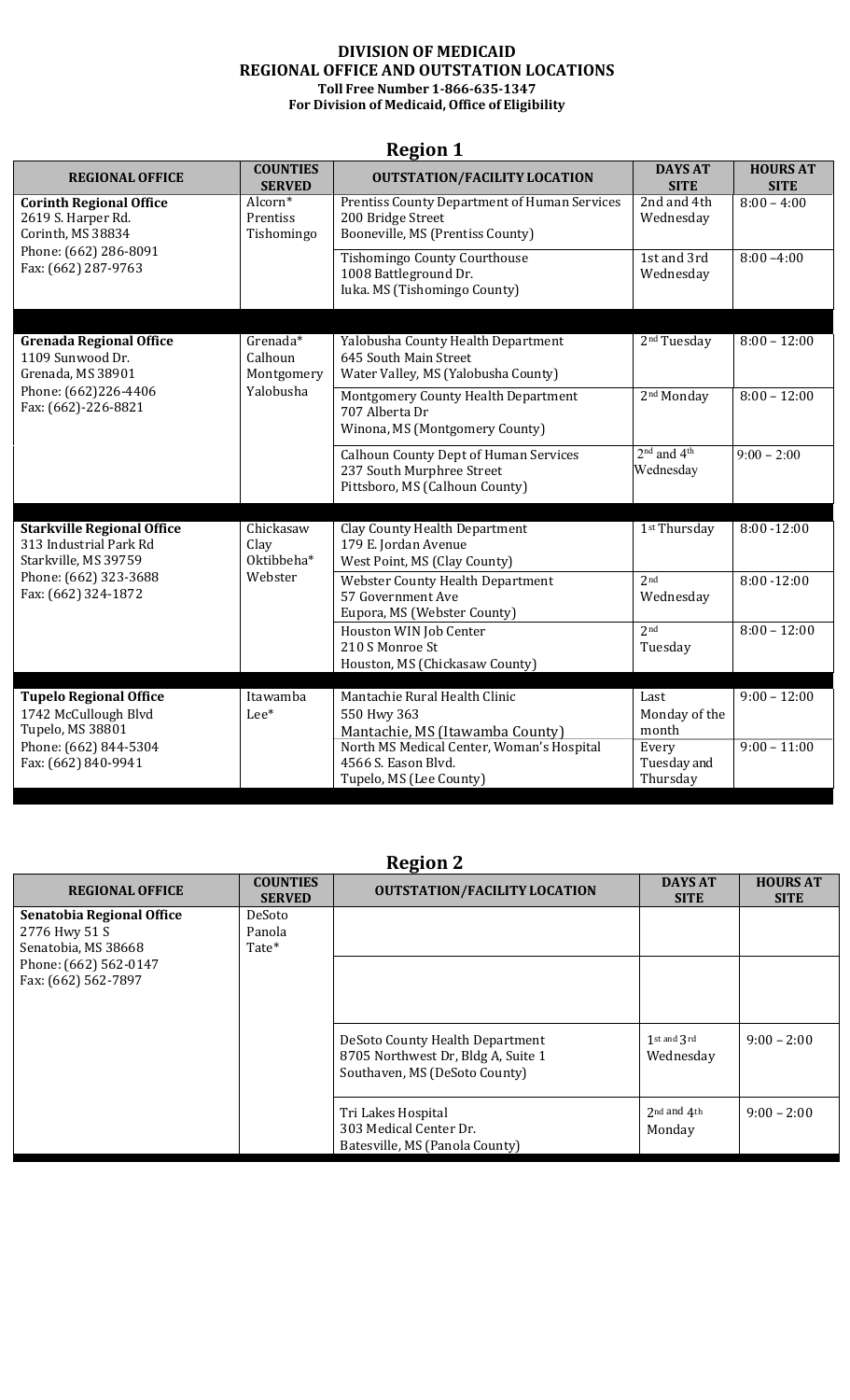| <b>New Albany Regional Office</b><br>850 Denmill Road<br>New Albany, MS 38652              | Pontotoc<br>Tippah<br>$Union*$ | Pontotoc County Department of Human Services<br>341-C Center Ridge Rd.<br>Pontotoc, MS (Pontotoc County) | 1st and 3rd<br>Thursday   | $9:00 - 2:00$  |
|--------------------------------------------------------------------------------------------|--------------------------------|----------------------------------------------------------------------------------------------------------|---------------------------|----------------|
| Phone: (662) 534-0441<br>Benton<br>Fax: (662) 534-7196                                     |                                | <b>Tippah County Dept of Human Services</b><br>159 Bails Road<br>Ripley, MS (Tippah County)              | 2 <sup>nd</sup> Wednesday | $9:00 - 2:00$  |
|                                                                                            |                                | North MS Primary Care<br>15921 Boundary Dr.<br>Ashland, MS (Benton County)                               | 3rd Thursday              | $8:30 - 12:30$ |
| <b>Holly Springs Regional Office</b><br>545 J.M. Ash Drive<br>Holly Springs, MS 38635-2109 | Lafayette<br>Marshall*         |                                                                                                          |                           |                |
| Phone: (662) 252-3439<br>Fax: (662) 252-6843                                               |                                | Northeast MS Health Care, Inc.<br>12 E. Brunswick Ave<br>Byhalia, MS (Marshall County)                   | Every<br>Thursday         | $8:30 - 12:00$ |

| <b>REGIONAL OFFICE</b>                                                                                                            | <b>COUNTIES</b><br><b>SERVED</b>    | <b>OUTSTATION/FACILITY LOCATION</b>                                                                              | <b>DAYS AT</b><br><b>SITE</b>       | <b>HOURS AT</b><br><b>SITE</b> |
|-----------------------------------------------------------------------------------------------------------------------------------|-------------------------------------|------------------------------------------------------------------------------------------------------------------|-------------------------------------|--------------------------------|
| <b>Cleveland Regional Office</b><br>211 N Chrisman Avenue<br>Cleveland, MS 38732<br>Phone: (662) 843-7753<br>Fax: (662) 843-4609  | Bolivar <sup>*</sup><br>Sunflower   | <b>Sunflower County Health Department</b><br>227 S Martin Luther King Jr. Dr.<br>Indianola MS (Sunflower County) | Every<br>Tuesday                    | $8:00 - 4:00$                  |
| <b>Greenwood Regional Office</b><br>805 W. Park Avenue, Suite 6<br>Greenwood, MS 38930                                            | Carroll<br>Leflore*<br>Tallahatchie | <b>Carroll County Health Department</b><br>7225 MS Hwy 17<br>North Carrollton, MS (Carroll County)               | 1st<br>Thursday                     | $9:00 - 12:00$                 |
| Phone: (662) 455-1053<br>Fax: (662) 459-9754                                                                                      |                                     | Tallahatchie County Health Department<br>209 S. Pleasant St<br>Charleston, MS (Tallahatchie County)              | 2nd and $4^{\text{th}}$<br>Thursday | $9:00 - 3:00$                  |
| <b>Greenville Regional Office</b><br>585 Tennessee Gas Rd<br>Greenville, MS 38701<br>Phone: (662) 332-9370<br>Fax: (662) 334-4577 | Washington*                         | <b>Washington County Health Department</b><br>1633 Hospital St<br>Greenville MS (Washington County)              | 1st and 3rd<br>Tuesday              | $8:30 - 12:00$                 |
| <b>Clarksdale Regional Office</b>                                                                                                 | Coahoma*                            | Quitman County Health Department                                                                                 | Every                               | $9:00 - 4:30$                  |
| 528 S. Choctaw Street<br>Clarksdale, MS 38614                                                                                     | Quitman<br>Tunica                   | 1054 Martin Luther King Dr.<br>Marks, MS (Quitman County)                                                        | Thursday                            |                                |
| Phone: (662) 627-1493<br>Fax: (662) 627-5460                                                                                      |                                     | Aaron E Henry Clinic<br>1820 Peabody St.<br>Tunica, MS (Tunica County)                                           | Every<br>Monday                     | $9:00 - 4:30$                  |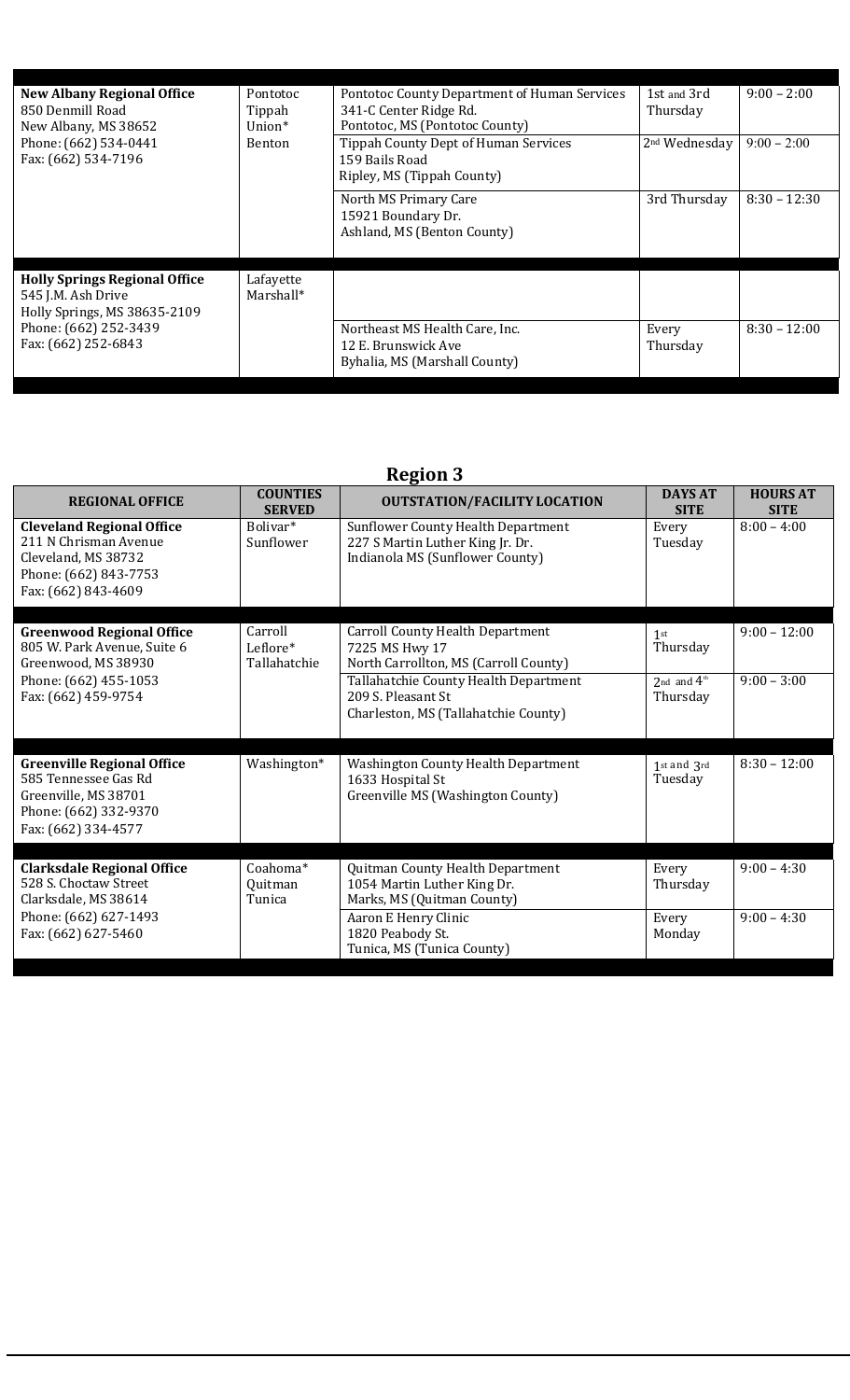| <b>REGIONAL OFFICE</b>                                                                                                     | <b>COUNTIES</b><br><b>SERVED</b> | <b>OUTSTATION/FACILITY LOCATION</b>                                                                                       | <b>DAYS AT SITE</b>                                          | <b>HOURS AT</b><br><b>SITE</b> |
|----------------------------------------------------------------------------------------------------------------------------|----------------------------------|---------------------------------------------------------------------------------------------------------------------------|--------------------------------------------------------------|--------------------------------|
| <b>Kosciusko Regional Office</b><br>160 Hwy 12 W.<br>Kosciusko, MS 39090<br>Phone: (662) 289-4477                          | Attala*<br>Choctaw<br>Leake      | Choctaw County Courthouse/<br>Chancery Clerk's Office<br>22 E Quinn St.<br>Ackerman, MS (Choctaw County)                  | 2 <sup>nd</sup> Tuesday                                      | $8:30 - 4:30$                  |
| Fax: (662) 289-9420                                                                                                        |                                  | Leake County Health Department<br>204 Chipley St<br>Carthage, MS (Leake County)                                           | 1st Tuesday and<br>2 <sup>nd</sup> Thursday                  | $8:30 - 4:00$                  |
|                                                                                                                            |                                  | Redwater Community and Standing Pine<br>Community<br>(Choctaw Reservation in Leake County)                                | As requested by<br><b>Choctaw Nation</b><br><b>Officials</b> |                                |
| <b>Columbus Regional Office</b><br>603 Leigh Dr.<br>Columbus, MS 39705                                                     | Lowndes*<br>Monroe               | Monroe County Health Department<br>1300 Hwy 25 S.<br>Amory, MS (Monroe County)                                            | 1 <sup>st</sup> Tuesday                                      | $8:30 - 3:30$                  |
| Phone: (662) 329-2190<br>Fax: (662) 329-8581                                                                               |                                  | Monroe County Health Department<br>307 E. Jefferson Rd.<br>Aberdeen, MS (Monroe County)                                   | 3rd Tuesday                                                  | $8:30 - 3:30$                  |
| Philadelphia Regional Office<br>340 Main St.<br>Philadelphia, MS 39350                                                     | Kemper<br>Neshoba*<br>Noxubee    | Kemper Family Medical Clinic<br>201 Birch St.<br>DeKalb, MS (Kemper County)                                               | 2 <sup>nd</sup> Tuesday                                      | $8:30 - 4:30$                  |
| Phone: (601)656-3131<br>Fax: (601) 656-7950                                                                                | Winston                          | <b>Bogue Chitto Medicaid Center</b><br>(Choctaw Reservation)<br>124 Big Creek Circle<br>Philadelphia, MS (Neshoba County) | As requested by<br>Choctaw Nation<br><b>Officials</b>        |                                |
|                                                                                                                            |                                  | Choctaw Health Center<br>(Choctaw Reservation)<br>210 Hospital Circle<br>Choctaw, MS (Neshoba County)                     | <b>Every Tuesday</b>                                         | $9:00 - 3:00$                  |
|                                                                                                                            |                                  | Noxubee General Hospital<br>606 N. Jefferson St.<br>Macon, MS (Noxubee County)                                            | Every<br>Wednesday                                           | $8:30 - 4:30$                  |
|                                                                                                                            |                                  | <b>Winston Medical Clinic</b><br>199 Hwy 15 S, Suite F<br>Louisville, MS (Winston County)                                 | Every<br>Wednesday                                           | $8:30 - 4:30$                  |
| <b>Meridian Regional Office</b><br>3848 Old Hwy 45 N<br>Meridian, MS 39301<br>Phone: (601) 483-9944<br>Fax: (601) 486-2988 | Clarke<br>Lauderdale*            | <b>Clarke County Health Department</b><br>426 W. Donald St.<br>Quitman, MS (Clarke County)                                | 1st and 3rd<br>Tuesday                                       | $9:00 - 2:00$                  |

| <b>REGIONAL OFFICE</b>            | <b>COUNTIES</b><br><b>SERVED</b> | <b>OUTSTATION/FACILITY LOCATION</b>    | <b>DAYS AT SITE</b> | <b>HOURS AT</b><br><b>SITE</b> |
|-----------------------------------|----------------------------------|----------------------------------------|---------------------|--------------------------------|
| <b>Yazoo City Regional Office</b> | <b>Holmes</b>                    | <b>Holmes County Health Department</b> | Every Tuesday       | $9:00 - 4:00$                  |
| 110 N. Jerry Clower Blvd          | Humphreys                        | 22545 Depot St.                        |                     |                                |
| Suite A                           | Yazoo*                           | Lexington, MS (Holmes County)          |                     |                                |
| Yazoo City, MS 39194              |                                  | Mallory (Arenia C) Community Health    | 1st and 3rd         | $9:00 - 4:00$                  |
| Phone: (662) 746-2309             |                                  | 33795 Hwy 12 W.                        | Monday              |                                |
| Fax: (662) 746-2645               |                                  | Durant, MS (Holmes County)             |                     |                                |
|                                   |                                  | Mallory (Arenia C) Community Health    | Every Thursday      | $9:00 - 4:00$                  |
|                                   |                                  | 17280 Hwy 17 S.                        |                     |                                |
|                                   |                                  | Lexington, MS (Holmes County)          |                     |                                |
|                                   |                                  | G. A. Carmichael Family Health Center  | <b>Every Monday</b> | $9:00 - 4:00$                  |
|                                   |                                  | 116 N Hayden St.                       |                     |                                |
|                                   |                                  | Belzoni, MS (Humphreys County)         |                     |                                |
|                                   |                                  |                                        |                     |                                |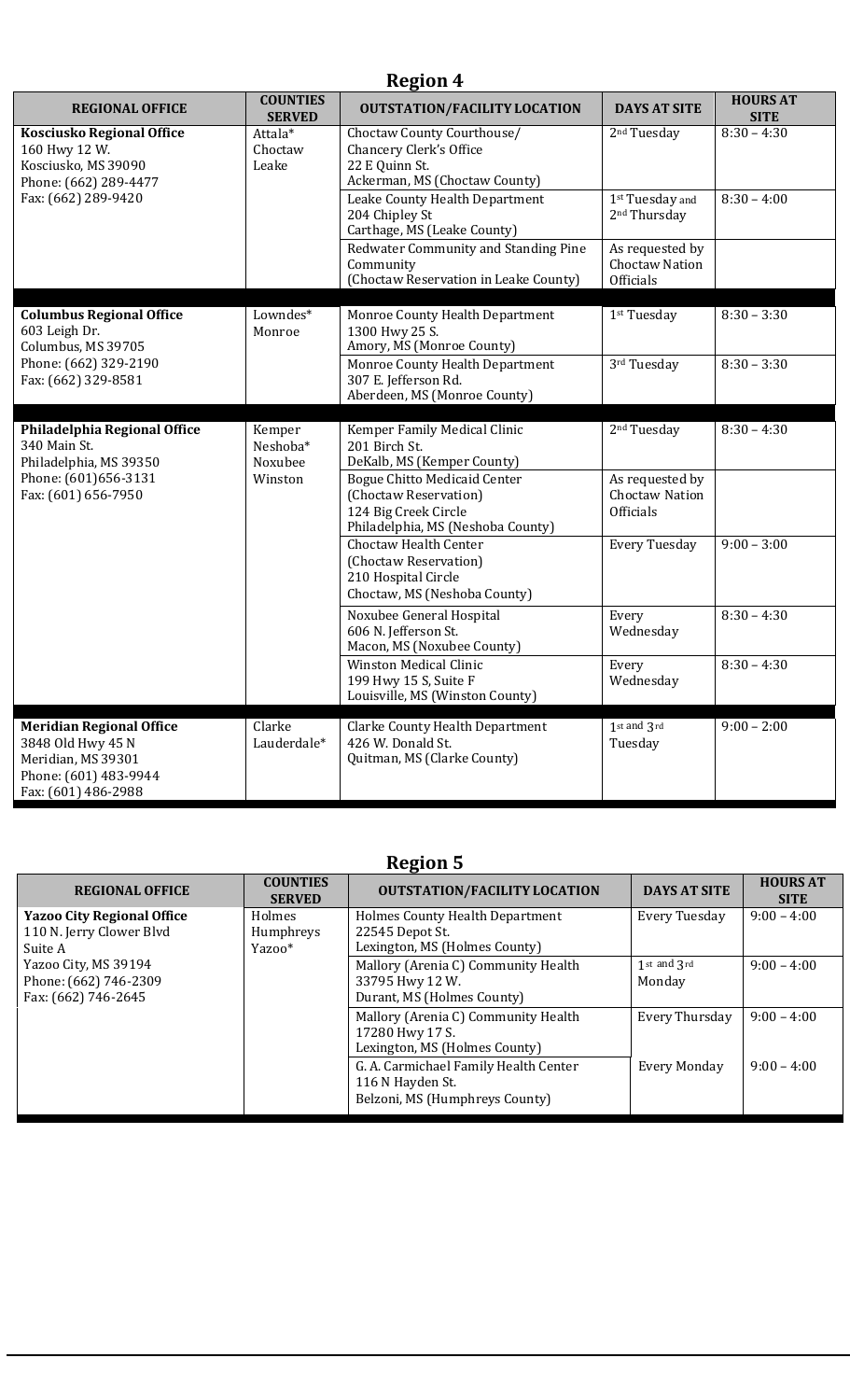| <b>Newton Regional Office</b><br>9423 Eastside Dr. Ext.<br>Newton, MS 39345<br>Phone: (601) 635-5205<br>Fax: (601) 635-5213              | Jasper<br>Newton*<br>Scott                   | Jasper County Health Department<br>2761 Hwy 15<br>Bay Springs, MS (Jasper County)                                      | Every<br>Wednesday          | $8:00 - 3:30$  |
|------------------------------------------------------------------------------------------------------------------------------------------|----------------------------------------------|------------------------------------------------------------------------------------------------------------------------|-----------------------------|----------------|
|                                                                                                                                          |                                              | Jasper Medical Clinic<br>309 Pine St<br>Heidelberg, MS (Jasper County)                                                 | 2nd Monday                  | $8:30 - 12:30$ |
|                                                                                                                                          |                                              | <b>Scott County Health Department</b><br>519 Airport Rd<br>Forest, MS (Scott County)                                   | 1st, 2nd and 3rd<br>Tuesday | $8:30 - 3:30$  |
| <b>Vicksburg Regional Office</b><br>3401 Halls Ferry Rd., Suite 1<br>Vicksburg, MS 39183<br>Phone: (601) 638-6137<br>Fax: (601) 638-7186 | Claiborne<br>Issaquena<br>Sharkey<br>Warren* | Claiborne County Family Health Center<br>2045 Hwy 61 N.<br>Port Gibson, MS (Claiborne County)                          | <b>Every Monday</b>         | $9:00 - 3:00$  |
|                                                                                                                                          |                                              | Sharkey-Issaquena Community Hospital<br>64 South 4th St<br>Rolling Fork, MS (Serves Sharkey and<br>Issaquena Counties) | <b>Every Monday</b>         | $9:00 - 3:00$  |
| <b>Natchez Regional Office</b><br>103 State St.<br>Natchez, MS 39210<br>Phone: (601) 445-4971<br>Fax: (601) 442-0571                     | Adams*<br>Franklin<br>Jefferson<br>Wilkinson | Family Health Care Clinic<br>445 Main St.<br>Meadville, MS (Franklin County)                                           | 1st and 3rd<br>Wednesday    | $9:00 - 4:00$  |
|                                                                                                                                          |                                              | Jefferson County Comp. Health Center<br>225 Community Dr.<br>Fayette, MS (Jefferson County)                            | 1st and 3rd<br>Tuesday      | $9:00 - 4:00$  |
|                                                                                                                                          |                                              | Family Medical Health Clinic - Catchings<br>Clinic<br>451 Banks St.<br>Woodville, MS (Wilkinson County)                | $2nd$ and $4th$<br>Tuesday  | $9:00 - 4:00$  |

| <b>REGIONAL OFFICE</b>                                                      | <b>COUNTIES</b><br><b>SERVED</b> | <b>OUTSTATION/FACILITY LOCATION</b>                                                             | <b>DAYS AT SITE</b>          | <b>HOURS AT</b><br><b>SITE</b> |
|-----------------------------------------------------------------------------|----------------------------------|-------------------------------------------------------------------------------------------------|------------------------------|--------------------------------|
| <b>Brandon Regional Office</b>                                              | Rankin*                          | Simpson County Health Department                                                                | Every Tuesday                | $9:00 - 4:00$                  |
| 3035 Greenfield Rd                                                          | Simpson                          | 2789 Simpson, Hwy 49                                                                            |                              |                                |
| Pearl, MS 39208                                                             | Smith                            | Mendenhall, MS (Simpson County)                                                                 |                              |                                |
| Phone: (601) 825-0477                                                       |                                  | <b>Smith County Health Department</b>                                                           | 1st and 3rd                  | $9:00 - 4:00$                  |
| Fax: (601) 825-2184                                                         |                                  | 352 Magnolia Dr.                                                                                | Monday                       |                                |
|                                                                             |                                  | Raleigh, MS (Smith County)                                                                      |                              |                                |
|                                                                             |                                  |                                                                                                 |                              |                                |
| Jackson/Canton Regional Office<br>5360 I 55 N. Suite A<br>Jackson, MS 39211 | $Hinds^*$<br>Madison             | Jackson Hinds Comp. Health Center<br>129 White Oak St.<br>Utica, MS (Hinds County)              | $1$ st & $3$ rd<br>Wednesday | $8:00 - 5:00$                  |
| Phone: (601) 978-2399<br>Fax: (601) 956-4264                                |                                  | <b>University Medical Center</b><br>2500 N. State St. Main Campus<br>Jackson, MS (Hinds County) | Every<br>Thursday            | $8:00 - 5:00$                  |
|                                                                             |                                  | Mallory Women's Health Clinic<br>276 Nissan Parkway, Bldg. C, Suite 100                         | Every Monday,<br>Wednesday,  | $8:00 - 5:00$                  |
|                                                                             |                                  | Canton, MS (Madison County)                                                                     | and Thursday                 |                                |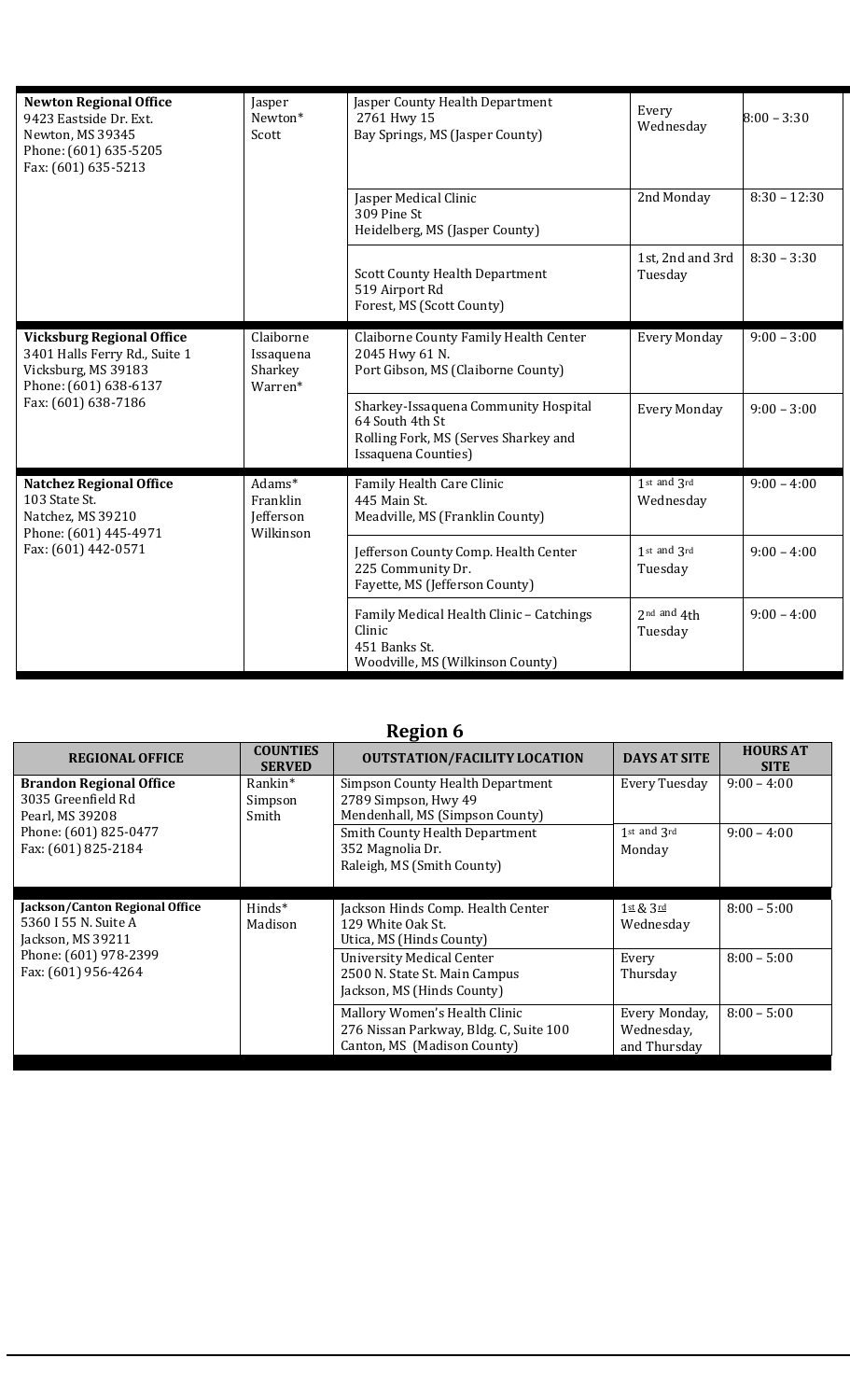| <b>REGIONAL OFFICE</b>                                                             | <b>COUNTIES</b><br><b>SERVED</b> | <b>OUTSTATION/FACILITY LOCATION</b>                                                                       | <b>DAYS AT SITE</b>       | <b>HOURS AT</b><br><b>SITE</b> |
|------------------------------------------------------------------------------------|----------------------------------|-----------------------------------------------------------------------------------------------------------|---------------------------|--------------------------------|
| <b>Picayune Regional Office</b><br>1845 Cooper Rd<br>Picayune, MS 39466            | Hancock<br>Pearl River*<br>Stone | Hancock County DHS Office<br>856 Hwy 90<br>Bay St. Louis, MS 39520 (Hancock County)                       | $1st$ and $2nd$<br>Monday | $9:30 - 3:00$                  |
| Phone: (601) 798-0831<br>Fax: (601) 798-6753                                       |                                  | <b>Stone County Health Department</b><br>1510 Central Ave.<br>Wiggins, MS 39577 (Stone County)            | 3rd Tuesday               | $9:30 - 3:00$                  |
| <b>Hattiesburg Regional Office</b><br>6971 Lincoln Rd Ext<br>Hattiesburg, MS 39402 | Forrest*<br>Lamar<br>Perry       | <b>Forrest County Health Dept</b><br>5008 Old Highway 42<br>Hattiesburg, MS (Forrest County)              | 1 <sup>st</sup> Wednesday | $8:30 - 4:30$                  |
| Phone: (601) 264-5386<br>Fax: (601) 261-1244                                       |                                  | Lamar County Health Department<br>207-A Main St.<br>Purvis, MS (Lamar County)                             | 2 <sup>nd</sup> Thursday  | $8:30 - 4:30$                  |
|                                                                                    |                                  | Lumberton Family Health Center<br>598 W. 11 <sup>th</sup> Ave<br>Lumberton, MS (Lamar County)             | 2 <sup>nd</sup> Tuesday   | $8:00 - 12:00$                 |
|                                                                                    |                                  | Perry County Health Department<br>102 Main St.<br>New Augusta, MS (Perry County)                          | 1 <sup>st</sup> Friday    | $8:00 - 5:00$                  |
| <b>Laurel Regional Office</b><br>1100 Hillcrest Dr.<br>Laurel, MS 39440            | Greene<br>Jones*<br>Wayne        | <b>Coastal Family Medical Center</b><br>951 Main St.<br>Leakesville, MS (Greene County)                   | 1st and 3rd<br>Tuesday    | $9:00 - 3:00$                  |
| Phone: (601) 425-3175<br>Fax: (601) 425-9441                                       |                                  | <b>Wayne County Department of Human Services</b><br>1104 Cedar St.<br>Waynesboro, MS 39367 (Wayne County) | <b>Every Tuesday</b>      | $8:30 - 4:00$                  |

| <b>REGIONAL OFFICE</b>                                                                                        | <b>COUNTIES</b><br><b>SERVED</b>       | <b>OUTSTATION/FACILITY LOCATION</b>                                                                | <b>DAYS AT SITE</b>       | <b>HOURS AT</b><br><b>SITE</b> |
|---------------------------------------------------------------------------------------------------------------|----------------------------------------|----------------------------------------------------------------------------------------------------|---------------------------|--------------------------------|
| <b>Columbia Regional Office</b><br>501 Eagle Day Ave., Suite A<br>Columbia, MS 39429<br>Phone: (601) 731-2271 | Covington<br>Jeff Davis<br>Marion*     | Southeast Mississippi Rural Health<br>Initiative<br>100 Hwy 535<br>Seminary, MS (Covington County) | 1st and 3rd Monday        | $8:30 - 4:00$                  |
| Fax: (601) 736-7924                                                                                           |                                        | Family Health Center<br>910 Second St.<br>Prentiss, MS (Jeff Davis County)                         | 1 <sup>st</sup> Monday    | $9:00 - 4:00$                  |
| <b>McComb Regional Office</b><br>301 Apache Dr.<br>McComb, MS 39648                                           | Amite<br>Pike <sup>*</sup><br>Walthall | Gloster Family Medical Clinic<br>434 Captain Gloster Rd.<br>Gloster, MS (Amite County)             | 2 <sup>nd</sup> Tuesday   | $8:00 - 12:00$                 |
| Phone: (601) 249-2071<br>Fax: (601) 249-4629                                                                  |                                        | <b>Walthall County Health Department</b><br>903 Union Rd.<br>Tylertown, MS (Walthall County)       | 2 <sup>nd</sup> Wednesday | $8:00 - 12:00$                 |
| <b>Brookhaven Regional Office</b><br>1372 Johnny Johnson Dr.<br>Brookhaven, MS 39601<br>Phone: (601) 835-2020 | Copiah<br>Lawrence<br>Lincoln*         | <b>Copiah County Health Department</b><br>640 Georgetown St.<br>Hazlehurst, MS (Copiah County)     | 1st and 3rd Wednesday     | $8:00 - 5:00$                  |
| Fax: (601) 833-5429                                                                                           |                                        | Lawrence County Health Department<br>1230 Nola Rd.<br>Monticello, MS (Lawrence County)             | 3rd Tuesday               | $8:00 - 5:00$                  |